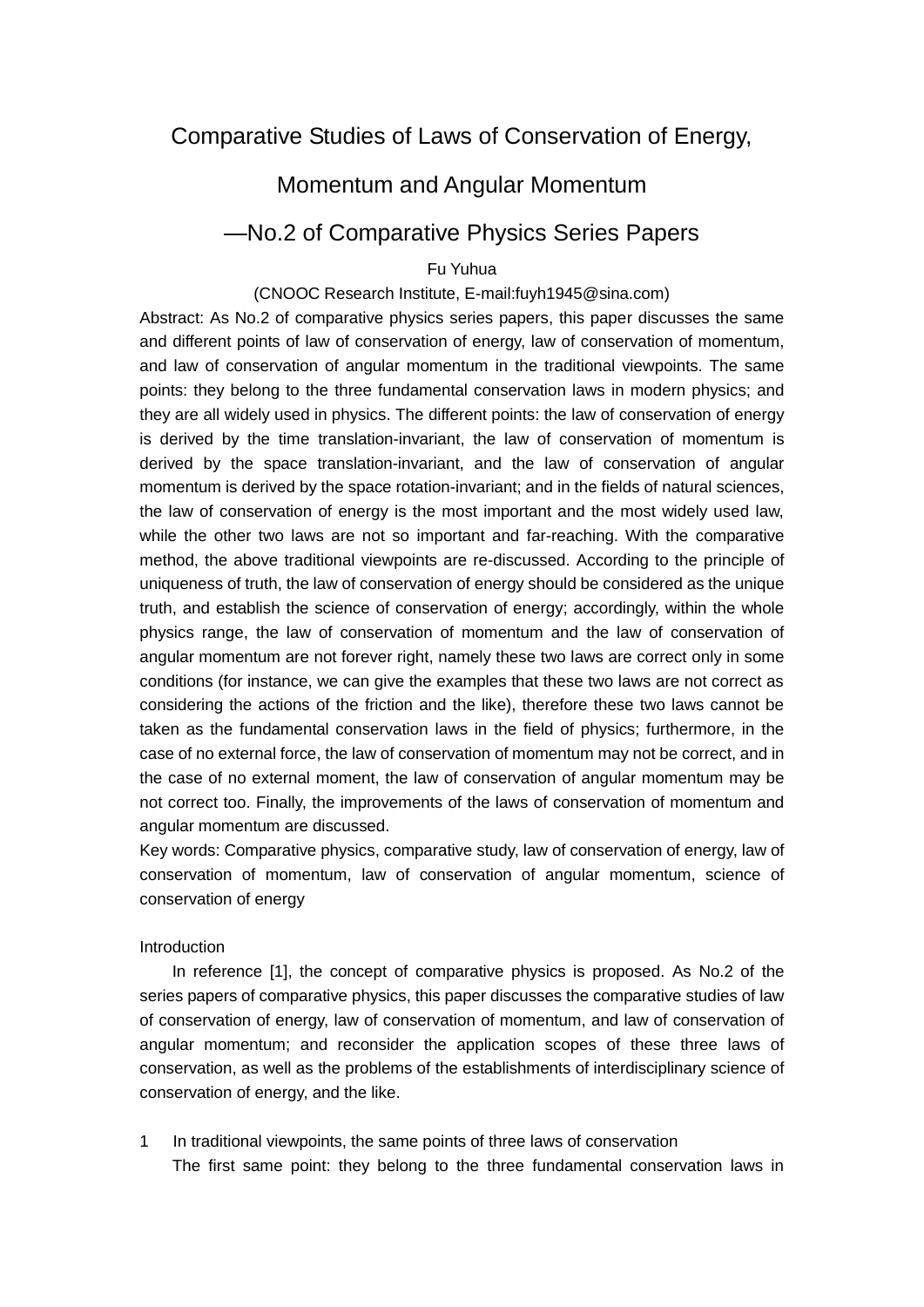modern physics.

However, this is the traditional viewpoint only. We will discuss the result that, for these three fundamental conservation laws, only one should be correct as fundamental conservation law.

The second same point: they are all widely used in physics.

Moreover, in many cases they are used simultaneously. For example, as determining the orbit of alpha particle scattering, law of conservation of energy and law of angular momentum are used simultaneously.

2 In traditional viewpoints, the different points of three laws of conservation

The first different point: the law of conservation of energy is derived by the time translation-invariant, the law of conservation of momentum is derived by the space translation-invariant, and the law of conservation of angular momentum is derived by the space rotation-invariant.

However, it is never questioned that whether or not these three invariances can be tenable at the same time.

The second different point: in the fields of natural sciences, the law of conservation of energy is the most important and the most widely used law, while the other two laws are not so important and far-reaching.

Law of conservation of energy has been the cornerstone of all natural sciences. It is widely used in physics, chemistry, biology and other fields.

However, for law of conservation of momentum and law of conservation of angular momentum, besides the field of physics, they almost cannot be used in other fields.

3 Rediscuss the above traditional viewpoints, the establishment of interdisciplinary science of conservation of energy with comparative method

One of the trends of science development is applying the least amount of laws and formulae to solve the problems as many as possible.

With the help of comparison we can find that, the importances of law of conservation of energy, law of conservation of momentum, and law of conservation of angular momentum are not the same, the law of conservation of energy is the most important one, and its important role is still not appeared in many fields.

Since the law of conservation of energy is so important, as dealing with the problems related to movement and energy, the law of conservation of energy can be considered as the unique truth to establish the interdisciplinary science of conservation of energy, and deal with all the related problems in the areas of physics, chemistry, and the like with the unified method.

More information about science of conservation of energy can be found in reference [4].

In reference [2, 3], for the example of a small ball rolls along the inclined plane, the improved law of gravity and improved Newton's second law are derived with principle of conservation of energy.

The results suitable for this example with the constant dimension fractal form is as follows.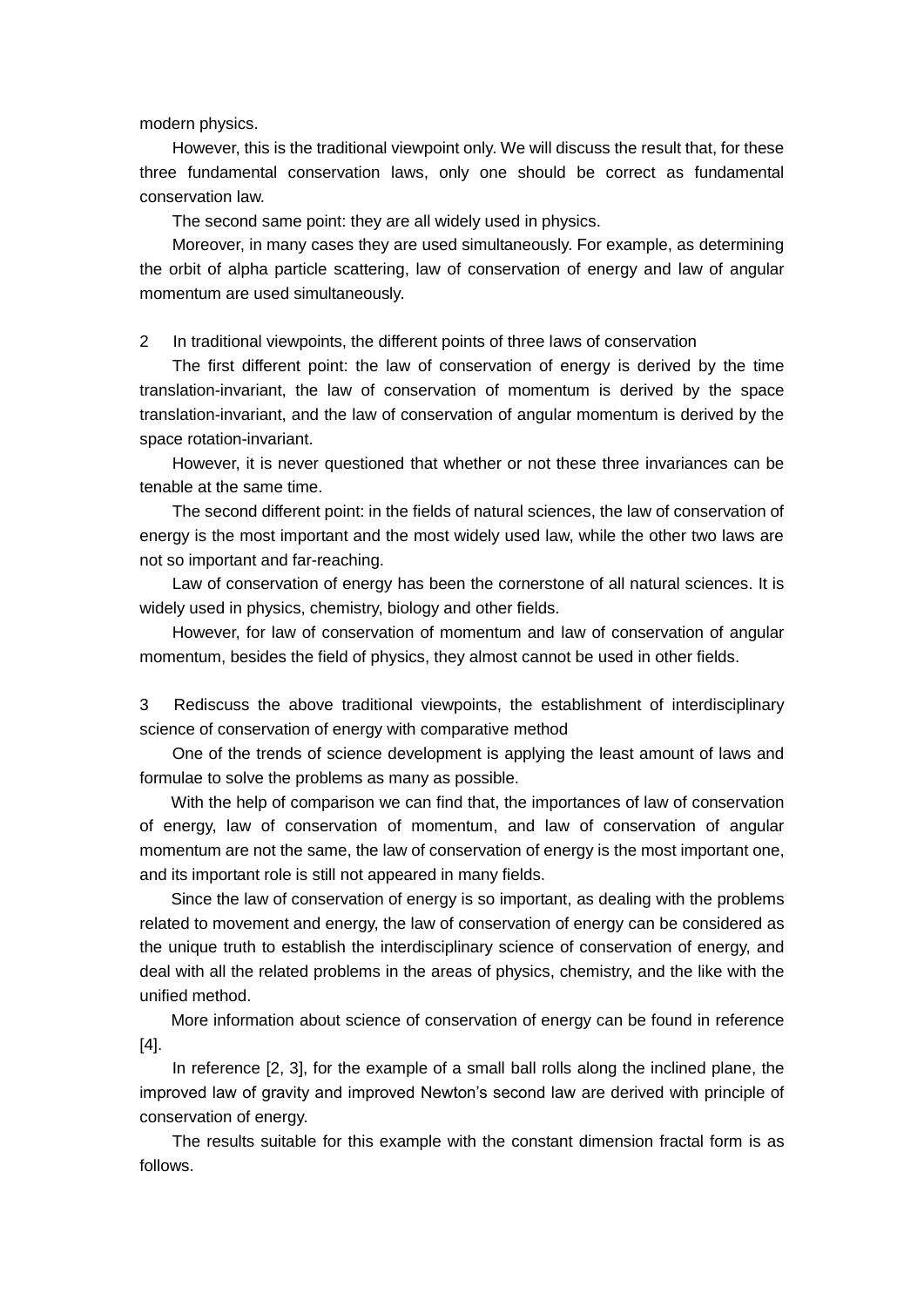The improved Newton's second law reads

$$
F = ma^{1.01458} \tag{1}
$$

The improved law of gravity reads

$$
F = -\frac{GMm}{r^{1.99989}}
$$

The results suitable for this example with the variable dimension fractal form are as follows.

Supposing that the improved Newton's second law is as follows

$$
F = ma^{1+\varepsilon} \quad , \quad \varepsilon = k_1 u \tag{3}
$$

and the improved law of gravity is as follows

$$
F = -GMm/r^{2-\delta}, \quad \delta = k_2 u \tag{4}
$$

where:  $u$  is the horizon distance that the small ball rolls  $(u = x + H)$ .

After the values of  $k_1, k_2$  are determined, the results of variable dimension fractal are as follows

$$
\varepsilon = 8.85 \times 10^{-8} u
$$

$$
\delta = 2.71 \times 10^{-13} u
$$

The results of variable dimension fractal are much better than that of constant dimension fractal.

In addition, in reference [5], the suggestion that deriving the related formulae and equations of general relativity with law of conservation of energy is presented.

For the reason that as dealing with problems associated with movement and energy, taking law of conservation of energy as the unique truth, then: in the whole context of physics, law of conservation of momentum and law of conservation of angular momentum are not always right. In other words, reconsidering the time translation-invariant, the space translation-invariant, and the space rotation-invariant, in some cases, these three invariances cannot be tenable at the same time. Why? Since in general, the law of conservation of momentum is only correct in the case that there is no external force; and the law of conservation of angular momentum is only correct in the case that there is no external moment.

What is more, in the case of no external force, the law of conservation of momentum may not be correct; and in the case of no external moment, the law of conservation of angular momentum may not be correct also. Why? Because in many cases, the law of conservation of momentum and the law of conservation of angular momentum can be derived by Newton's second law. However, Eq.(1) and Eq.(3) have shown that, in some cases, the original Newton's second law is not correct, and it should be replaced by the improved Newton's second law; therefore, for these cases, althought there is no external force or no external moment, the law of conservation of momentum and the law of conservation of angular momentum are no longer valid.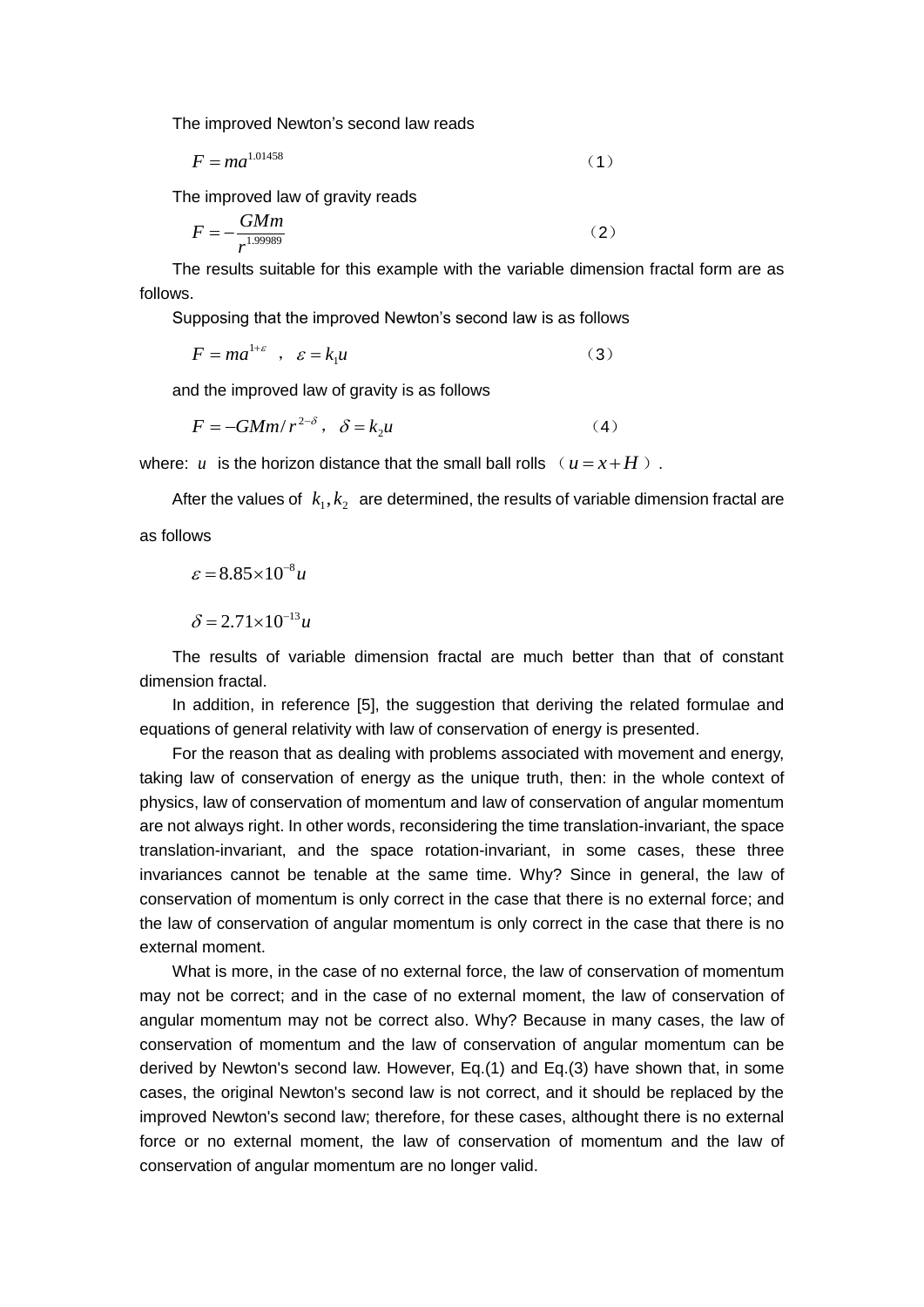Accordingly, the law of conservation of momentum and the law of conservation of angular momentum cannot be considered as the fundamental conservation laws in physics.

Now we present the examples that the law of conservation of momentum and the law of conservation of angular momentum are not correct, while the law of conservation of energy is still correct.

The law of conservation of momentum is often used for processing the problem that two-ball collision on a plane; obviously, if the friction is considered, the law of conservation of momentum is no longer correct, but the law of conservation of energy is still correct.

Similarly, the law of conservation of angular momentum is often used for processing the problem that the motion of planets around the Sun; assuming the planets are moving in gas, instead of moving in vacuum, as considering the friction, the law of conservation of angular momentum is no longer correct, but the law of conservation of energy is still correct.

4 Improvements of the laws of conservation of momentum and angular momentum

To compare with Eq.(1) to Eq.(4), namely improved Newton's second law and improved law of gravity with two forms of constant dimension fractal and variable dimension fractal, and use them for reference, the similar ways can be used to improve the law of conservation of momentum and the law of conservation of angular momentum.

In references [2,3] we already pointed out that as the original law of conservation of momentum and law of conservation of angular momentum are not correct, they can be improved with the two forms of constant dimension fractal and variable dimension fractal.

Suppose that the original law of conservation of momentum reads

 $P_t = P_0 = Const$ 

Then the improved law of conservation of momentum can be written as follows

 $P_{t} = P_{0}^{1+\delta}$ 

where:  $\delta$  is a constant or a variable.

After such treatment, not only the improved law of conservation of momentum is correct in the case of considering external force, but also correct in the case of considering friction and the like. That is, the application range of the improved law of conservation of momentum will be greatly extended. However, its application range is still less than the law of conservation of energy; and it is only available after tested by the law of conservation of energy, because the law of conservation of energy is the unique true. Therefore, the improved law of conservation of momentum still cannot be considered as the fundamental conservation law in physics.

Suppose that the original law of conservation of angular momentum reads

 $L_t = L_0 = Const$ 

Then the improved law of conservation of angular momentum can be written as follows

$$
L_{t}=L_{0}^{1+\varepsilon}
$$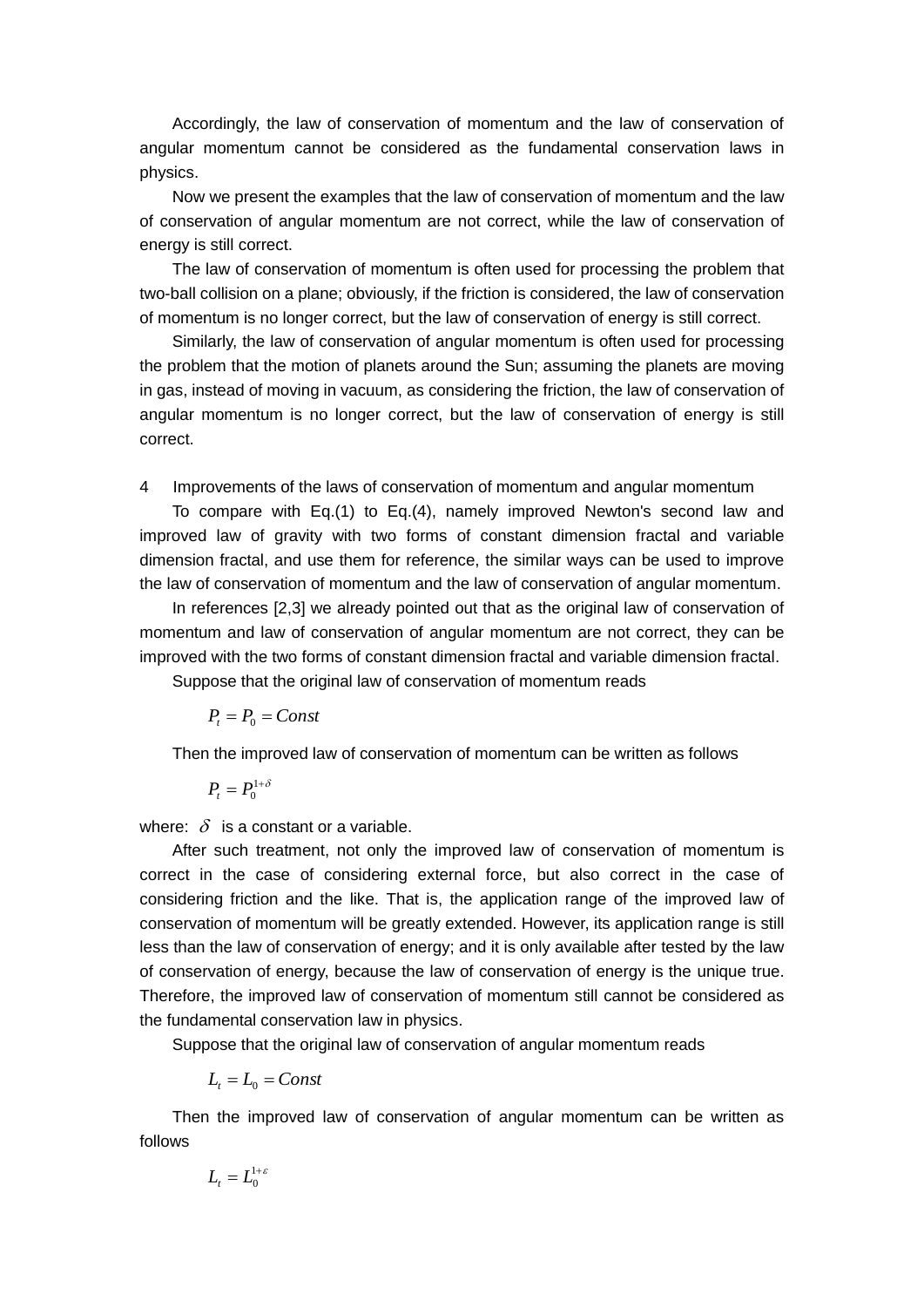where:  $\varepsilon$  is a constant or a variable.

Similar to the case of improved law of conservation of momentum, after such treatment, not only the improved law of conservation of angular momentum is correct in the case of considering external moment, but also correct in the case of considering friction and the like. That is, the application range of the improved law of conservation of angular momentum will be greatly extended. However, its application range is still less than the law of conservation of energy; and it is only available after tested by the law of conservation of energy, because the law of conservation of energy is the unique true. Therefore, the improved law of conservation of angular momentum still cannot be considered as the fundamental conservation law in physics also.

#### 5 Conclusions

In comparative physics, based on the comparative method, we can discuss the same and different points of law of conservation of energy, law of conservation of momentum, and law of conservation of angular momentum; then according to the principle of uniqueness of truth, the law of conservation of energy should be considered as the unique truth, and establish the science of conservation of energy. While the law of conservation of momentum and the law of conservation of angular momentum cannot be taken as the fundamental conservation laws in the field of physics. To compare with the improved Newton's second law and improved law of gravity with two forms of constant dimension fractal and variable dimension fractal, and use them for reference, the similar ways can be used to improve the law of conservation of momentum and the law of conservation of angular momentum. The improved law of conservation of momentum and the improved law of conservation of angular momentum are not only correct in the case of considering external force and external moment, but also correct in the case of considering friction and the like. That is, the application ranges of these two laws will be greatly extended. However, their application ranges are still less than the law of conservation of energy; and they are only available after tested by the law of conservation of energy, because the law of conservation of energy is the unique true. Therefore, the improved law of conservation of momentum and the improved law of conservation of angular momentum still cannot be considered as the fundamental conservation laws in physics.

#### References

1 Fu Yuhua. Expanding Comparative Literature into Comparative Sciences Clusters with Neutrosophy and Quad-stage Method, Neutrosophic Sets and Systems, Vol. 12, 2016, 118~121

2 Fu Yuhua, New Newton Mechanics Taking Law of Conservation of Energy as Unique Source Law, Science Journal of Physics, Volume 2015, Article ID sjp-130, 12 Pages, 2015, doi: 10.7237/sjp/130

3 Fu Yuhua. New Newton Mechanics and Related Problems, LAP LAMBERT Academic Publishing, 2016

4 Fu Yuhua. Science of Conservation of Energy, Journal of Dezhou University, 2004, 20 (6), 20~24 (in Chinese)

5 Fu Yuhua. Comparative Studies of Law of Gravity and General Relativity — No.1 of